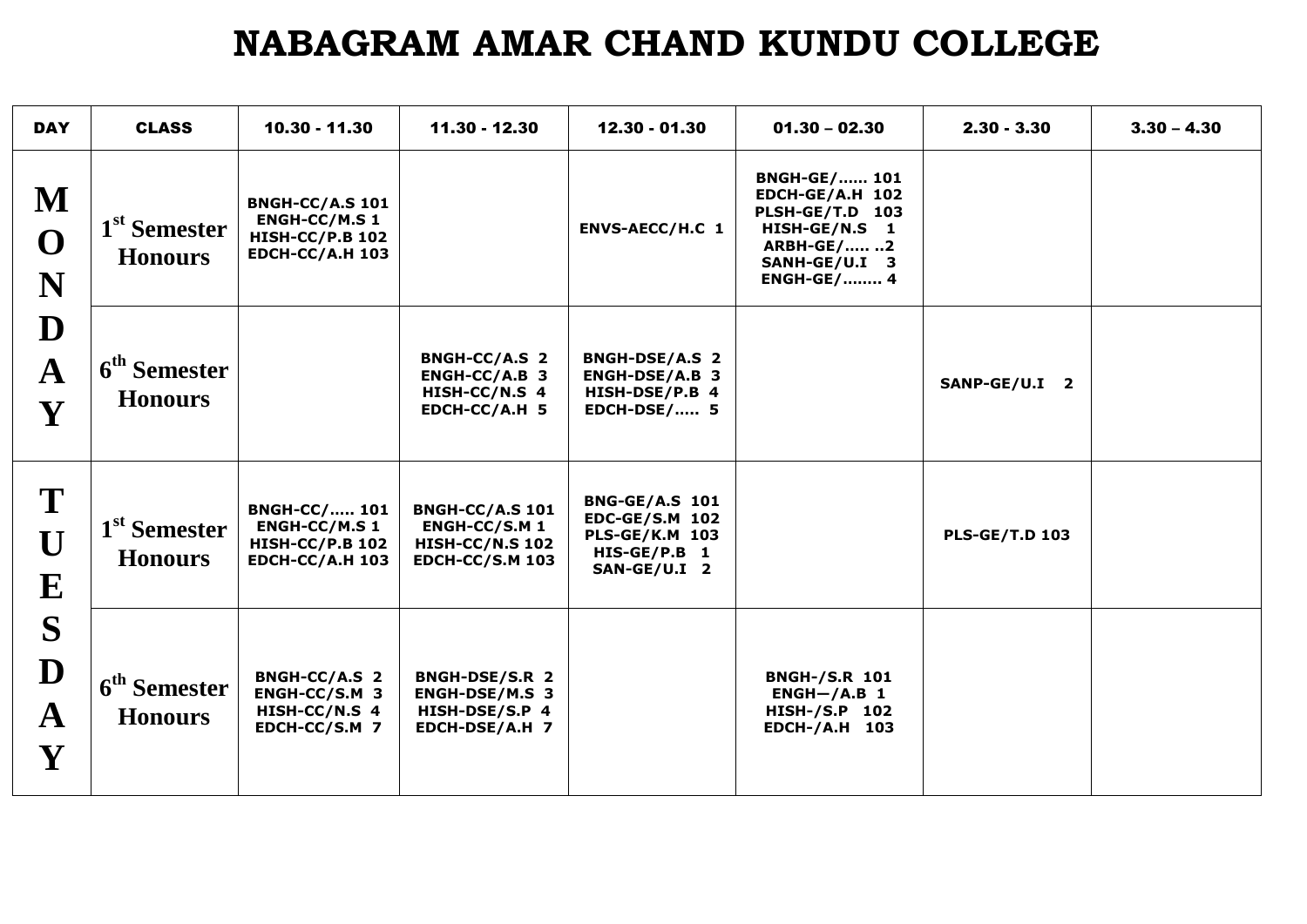## **NABAGRAM AMAR CHAND KUNDU COLLEGE**

| <b>DAY</b>                                   | <b>CLASS</b>                                         | 10.30 - 11.30                               | 11.30 - 12.30                                                                                                                           | 12.30 - 01.30           | $01.30 - 02.30$                                     | $2.30 - 3.30$                                                                                                                       | $3.30 - 4.30$ |
|----------------------------------------------|------------------------------------------------------|---------------------------------------------|-----------------------------------------------------------------------------------------------------------------------------------------|-------------------------|-----------------------------------------------------|-------------------------------------------------------------------------------------------------------------------------------------|---------------|
| W<br>${\bf E}$                               | 1 <sup>st</sup> Semester<br>Program                  | BNGP-CC/S.R 1<br>EDCP-CC/A.H 2              | PLSP-CC/K.M R 1                                                                                                                         | HISP-CC/S.P 1           | SANP-CC/U.I 1<br>ARBP-CC/U.R 2                      | PLSP-CC/T.D 1                                                                                                                       | ENGP-CC/A.B 1 |
| D<br>N<br>${\bf E}$                          | 6 <sup>th</sup><br><b>Semester</b><br><b>Program</b> | PLSP-DSE/T.D 101<br><b>ENGP-DSE/102</b>     | SANP-DSE/M.C 101<br><b>ARBP-DSE/U.R 102</b>                                                                                             | <b>HISP-DSE/P.B 101</b> | <b>BNGP-DSE/S.R 101</b><br><b>EDCP- DSE/A.H 102</b> | <b>BNGP-GE/A.S 101</b><br><b>EDCP-GE/S.M 102</b><br>PLSP-GE/P.C 103<br>HISP-GE/A.H 2<br>ARBP-GE/6<br>SANP-GE/M.C 5<br>ENGP-GE/S.M 7 |               |
| S<br>D<br>$\mathbf{A}$<br>Y                  |                                                      |                                             |                                                                                                                                         |                         |                                                     |                                                                                                                                     |               |
| T<br>$\bf H$                                 | 1 <sup>st</sup> Semester<br>Program                  | SANP-CC/U.I 1<br><b>ARBP-CC/2</b>           | BNGP-CC/A.S 1<br><b>EDCP-CC/S.M 102</b>                                                                                                 | HISP-CC/P.B 1           | $ENGP-CC/A.B$ 103<br>PLSP-CC/P.G 1                  | PLSP-CC/T.D 1                                                                                                                       |               |
| U<br>R<br>S                                  | 6 <sup>th</sup><br><b>Semester</b><br><b>Program</b> | PLSP-DSE/P.C 101<br><b>ENGP-DSE/M.S 102</b> | <b>BNGP-GE/S.R 101</b><br><b>EDCP-GE/</b><br><b>PLSP-GE/T.D 103</b><br>HISP-GE/A.H 2<br>ARBP-GE/U.R 6<br>SANP-GE/M.C 5<br>ENGP-GE/A.B 7 | HISP-DSE/N.S 101        | BNGP-DSE/S.R 101<br><b>EDCP- DSE/S.M 102</b>        | <b>SANP-DSE/M.C 101</b><br><b>ARBP-DSE/102</b>                                                                                      |               |
| D<br>$\mathbf{A}$<br>$\overline{\mathbf{Y}}$ |                                                      |                                             |                                                                                                                                         |                         |                                                     |                                                                                                                                     |               |